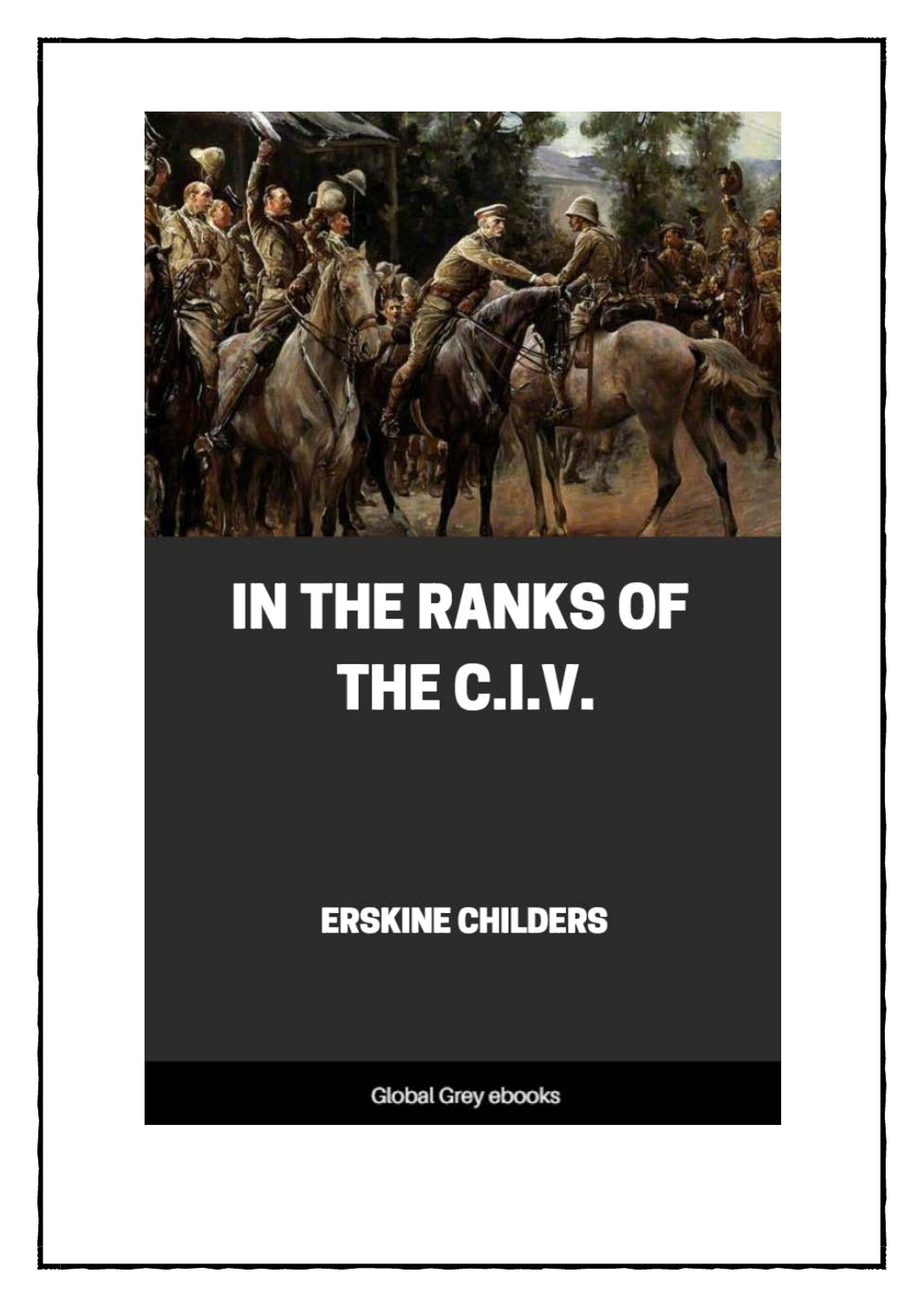## IN THE RANKS OF THE C.I.V.

A NARRATIVE AND DIARY OF PERSONAL EXPERIENCES WITH THE C.I.V. BATTERY (HONOURABLE ARTILLERY COMPANY) IN SOUTH AFRICA

## **BY** ERSKINE CHILDERS

**1900**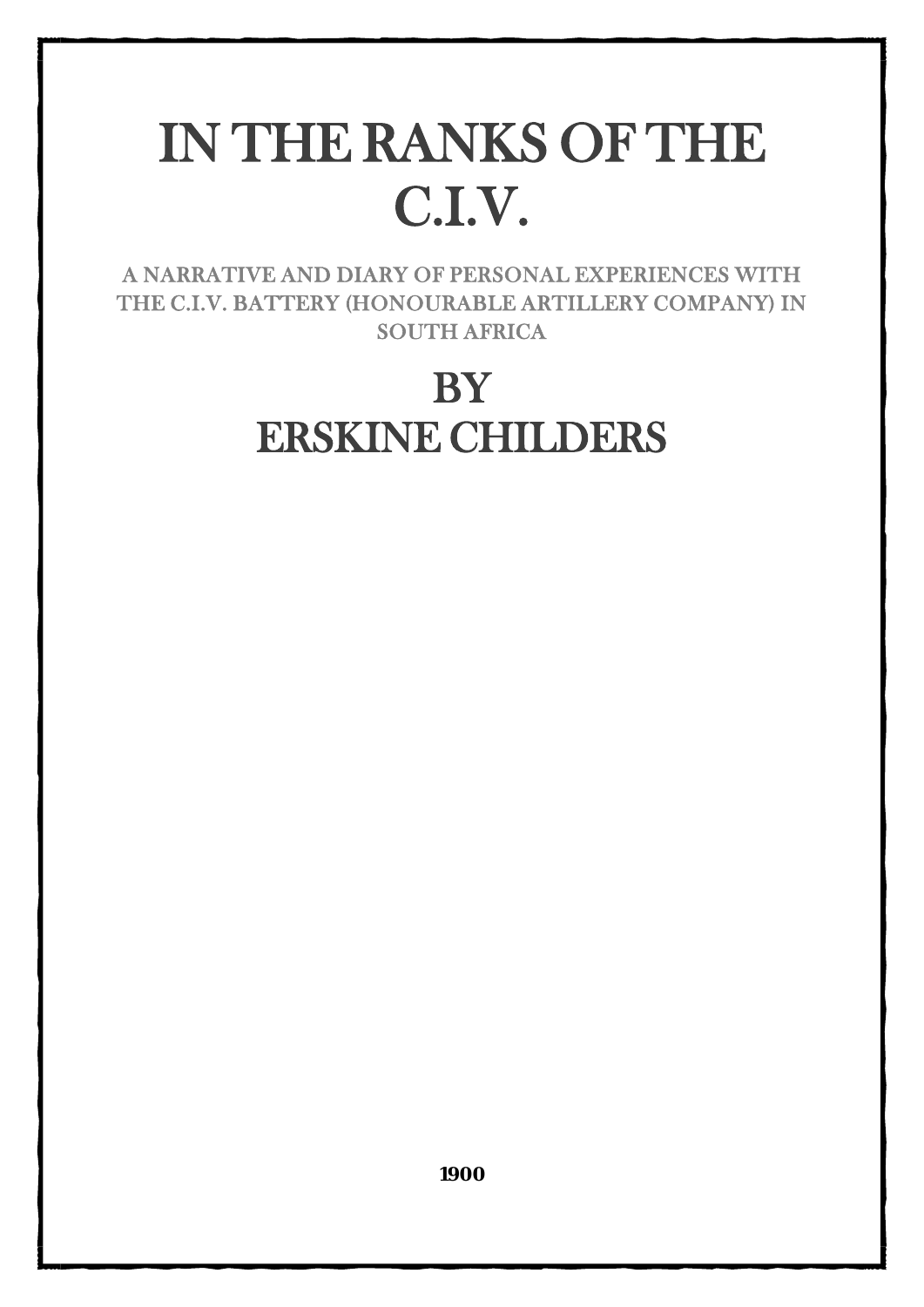In The Ranks Of The C.I.V. By Erskine Childers. This edition was created and published by Global Grey ©GlobalGrey 2019



**[globalgreyebooks.com](https://www.globalgreyebooks.com/index.html)**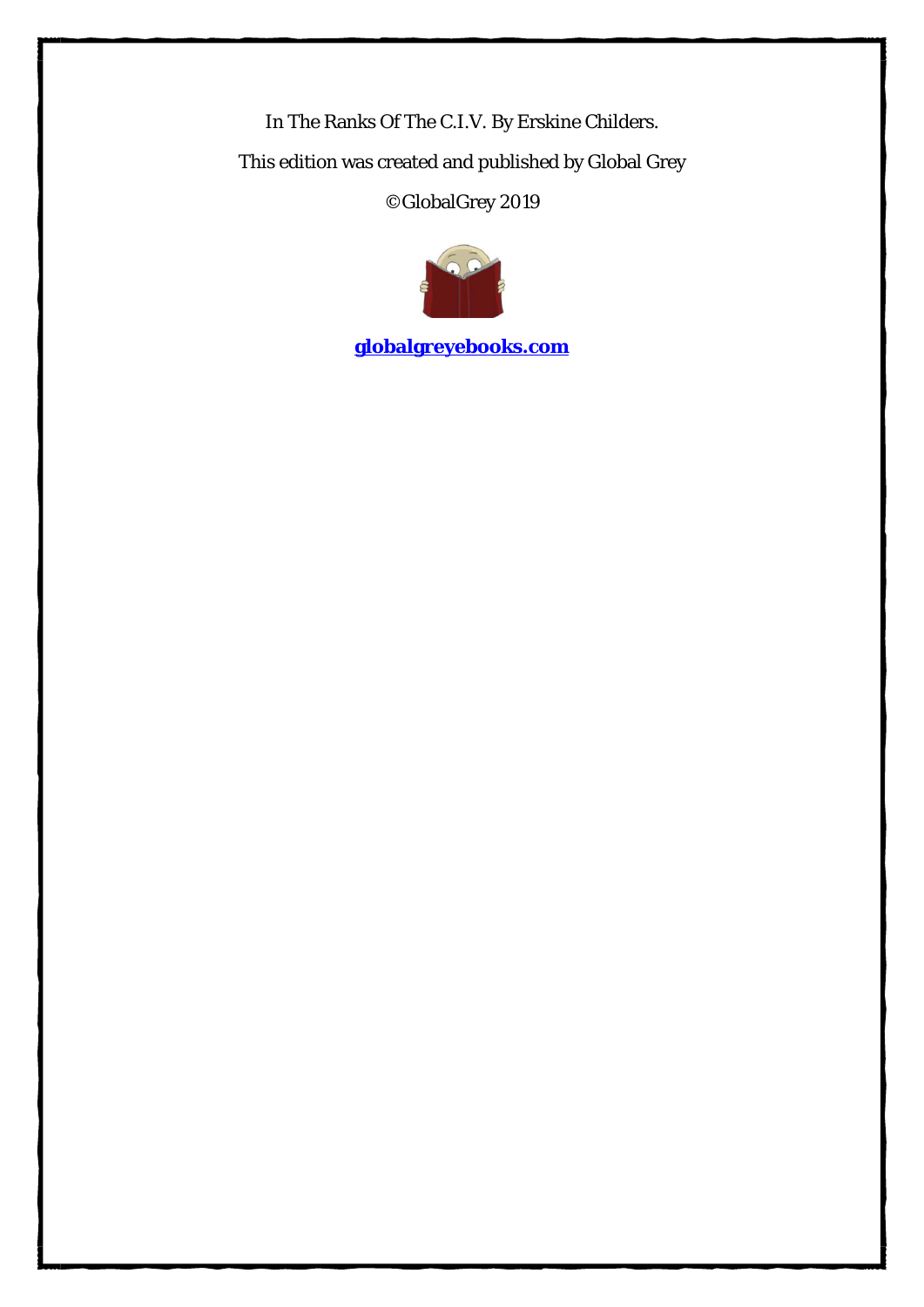**CONTENTS** [Chapter 1. The "Montfort"](#page-4-0) [Chapter 2. Capetown And Stellenbosch](#page-15-0) [Chapter 3. Piquetberg Road](#page-21-0) [Chapter 4. Bloemfontein](#page-29-0) [Chapter 5. Lindley](#page-41-0) [Chapter 6. Bethlehem](#page-53-0) [Chapter 7. Bultfontein](#page-64-0) [Chapter 8. Slabbert's Nek And Fouriesberg](#page-76-0) [Chapter 9. To Pretoria](#page-85-0) [Chapter 10. Warmbad](#page-95-0) [Chapter 11. Hospital](#page-105-0) [Chapter 12. A Detail](#page-118-0) [Chapter 13. South Again](#page-124-0) [Chapter 14. Conclusion](#page-132-0)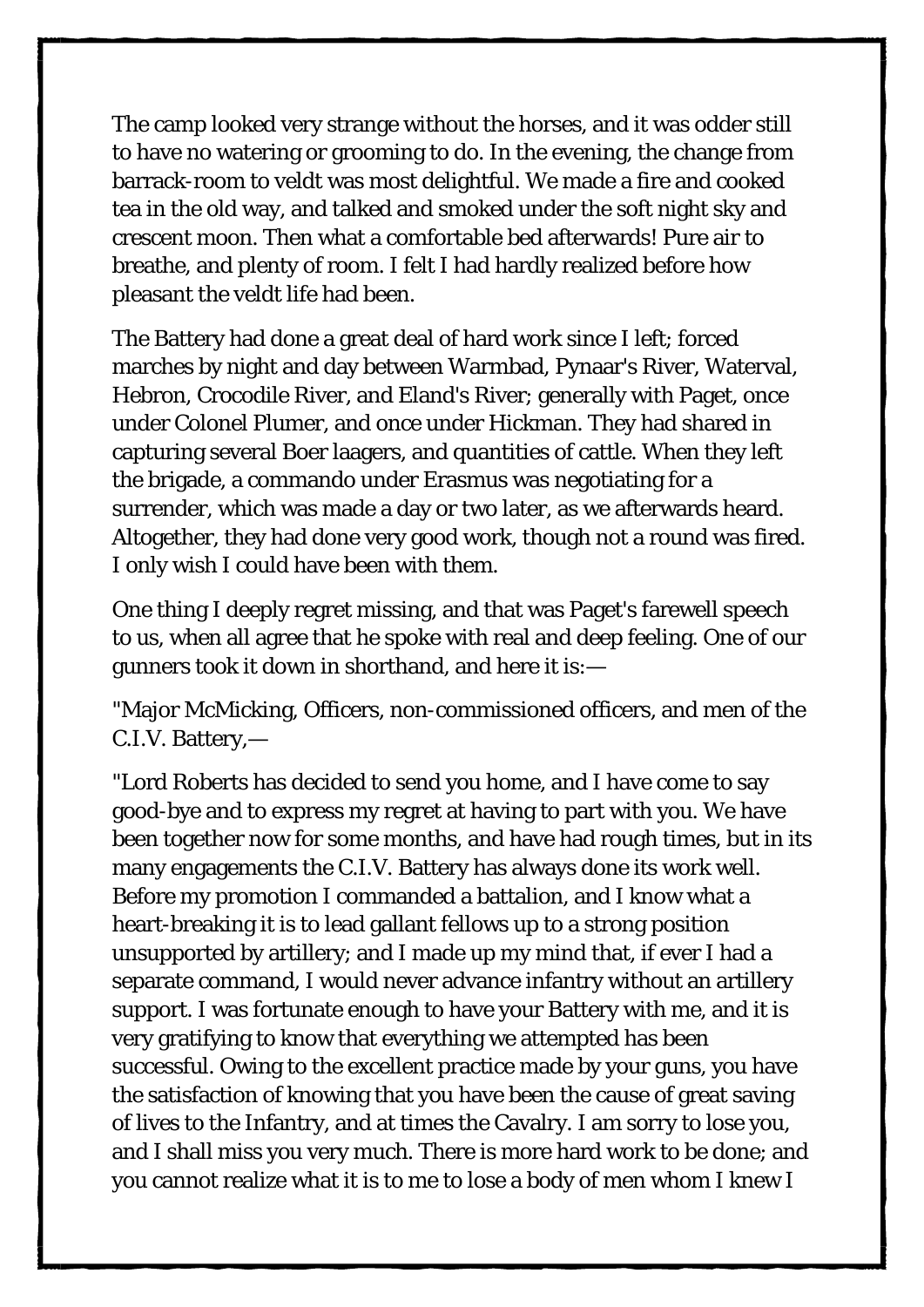could always rely upon. There are many episodes, some of which will remain a lasting memory to me. One in particular I might refer to, when, two days after leaving Lindley, two companies of Munster Fusiliers came unexpectedly under heavy rifle-fire at short range; your guns coming smartly into action, dispersed the enemy with a few well-directed shrapnel. It was one of the smartest pieces of work I have ever seen. On another occasion, outside Bethlehem (I forget the name of the place),<sup>[6](#page-126-0)</sup> when in a rear-guard action with De Wet, you advanced under a heavy cross-fire of shrapnel, when you rendered splendid service, and saved Roberts' Horse by silencing two guns and smashing a third. On that day not a single life was lost on our side. On still another occasion, outside Bethlehem, under heavy shell-fire from five guns in a strong position, the steadiness with which your guns were served would have done credit to the finest troops in the Empire. There are other incidents that I might mention, but these three occur to me specially at the moment. You are returning home, to receive a hearty welcome, which you undoubtedly deserve, and I hope you will sometimes think of me, as I certainly shall of you; and now you can tell your friends what I think of you. I wish you a safe and pleasant voyage. Good-bye."

We shall also tell them what we thought of him. There was not a man of us but liked, admired, and trusted him—as I know did his whole brigade. And that he trusted us, is an honour we shall not forget.

It was good to be going home again; but I think every one felt half sorry that we were not to share in finishing the work before his brigade. The whole C.I.V. regiment was being sent home together; but the Infantry, of course, had done the bulk of their work when we began ours. It was curious that this was the first occasion on which the three arms of the C.I.V., Infantry, Mounted Infantry, and Artillery, had been united under one command.

We spent the next two days in preparations for departure, in sorting of harness, sifting and packing of kit, and great burnings of discarded rubbish.

On the first of October, Williams and I walked into Pretoria to do some business, and try and pick up some curios. We had an exhausting conflict

<span id="page-126-0"></span><sup>6</sup> Bultfontein.